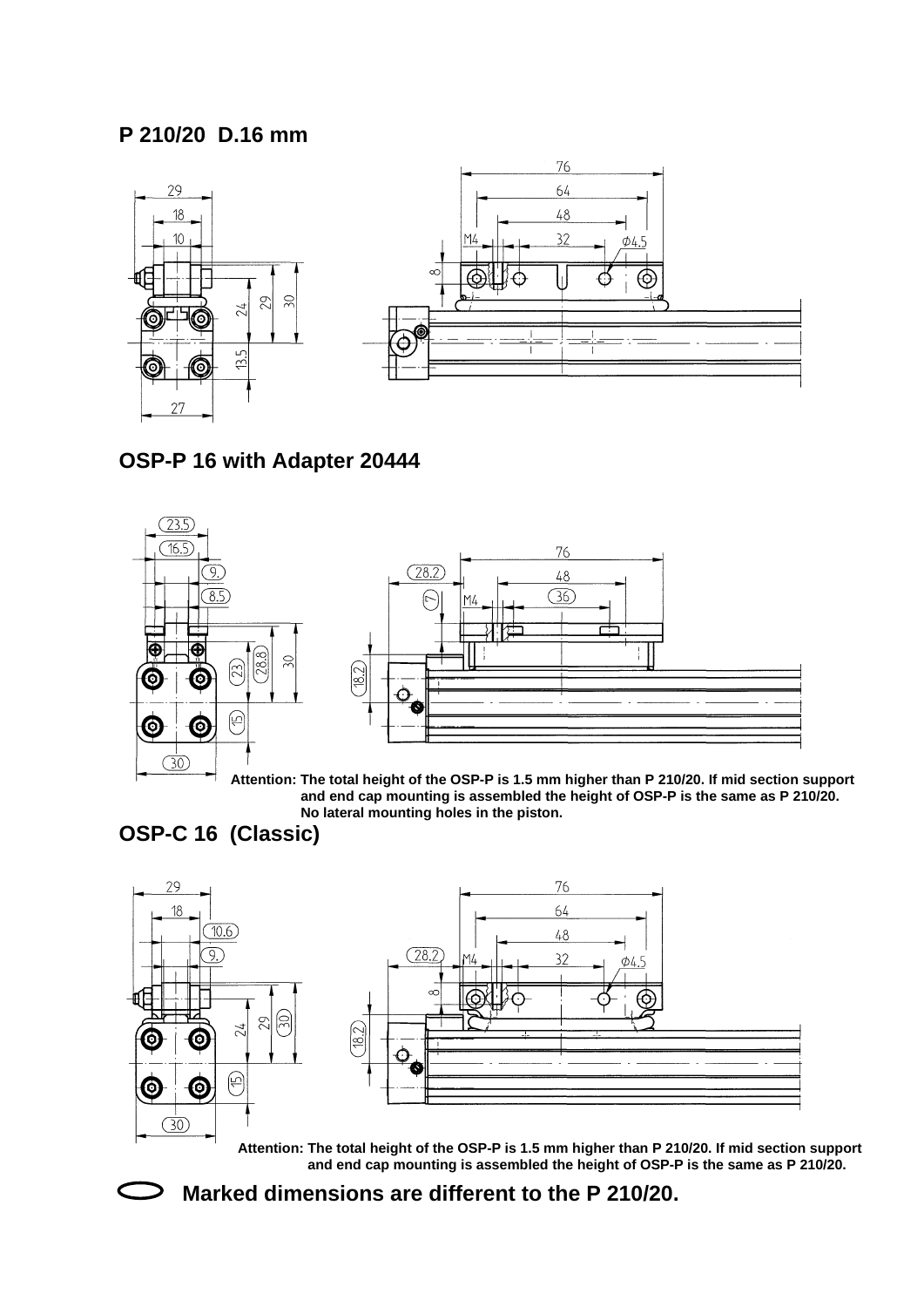# **P 210/20 D.25 mm**





### **OSP-P 25 with Adapter 20038**



**Attention: The total height of the OSP-P is 1.5 mm higher than P 210/20. If mid section support and end cap mounting is assembled the height of OSP-P is the same as P 210/20. No lateral mounting holes in the piston.**

## **OSP-C 25 (Classic)**



**Attention: The total height of the OSP-P is 1.5 mm higher than P 210/20. If mid section support and end cap mounting is assembled the height of OSP-P is the same as P 210/20.** 



**Marked dimensions are different to the P 210/20.**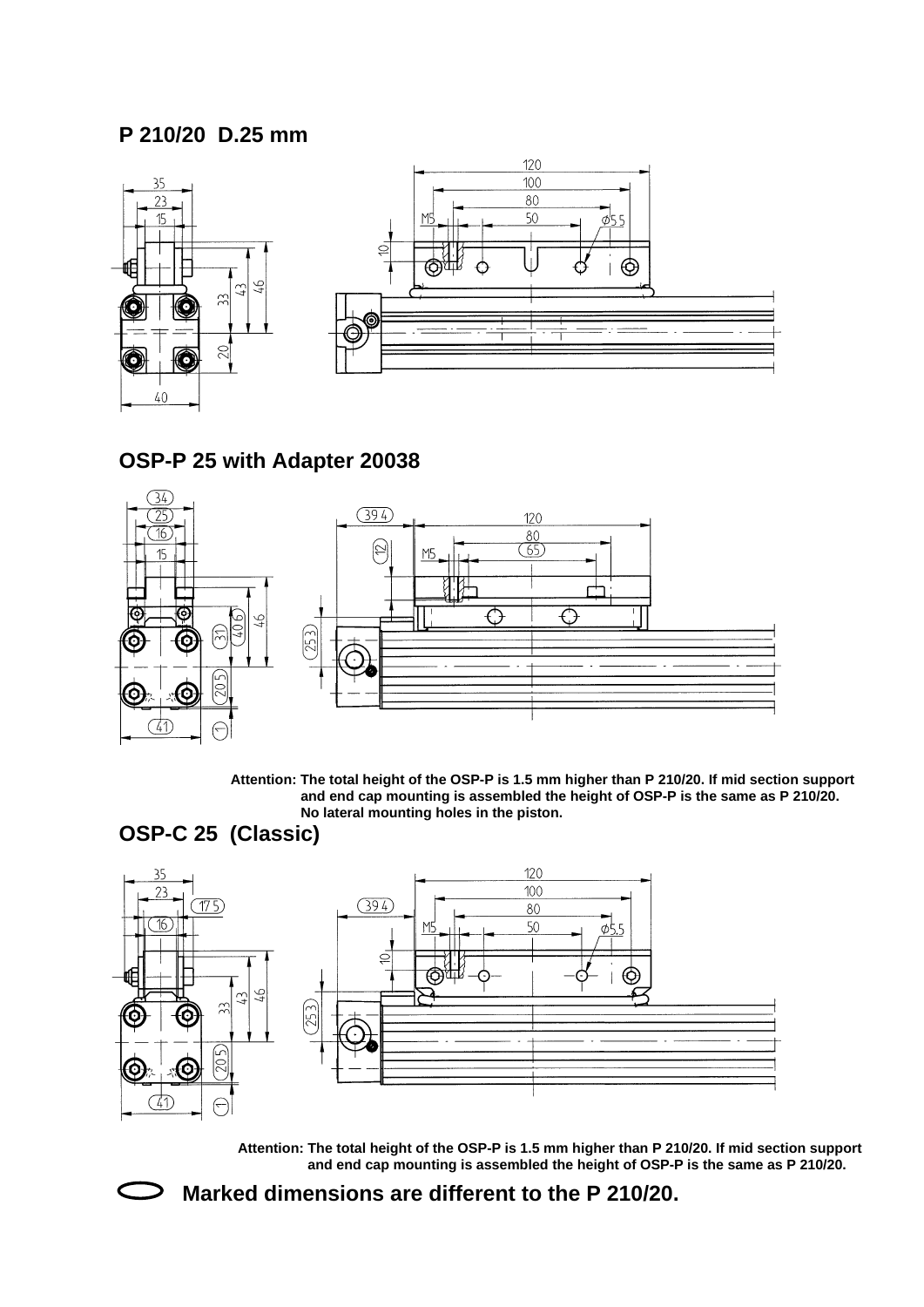### **P 210/20 D.32 mm**



## **OSP-P 32 with Adapter 20160**





**Attention: The total height of the OSP-P is 1.5 mm higher than P 210/20. If mid section support and end cap mounting is assembled the height of OSP-P is the same as P 210/20. No lateral mounting holes in the piston.**



**Attention: The total height of the OSP-P is 1.5 mm higher than P 210/20. If mid section support and end cap mounting is assembled the height of OSP-P is the same as P 210/20.** 



**Marked dimensions are different to the P 210/20.**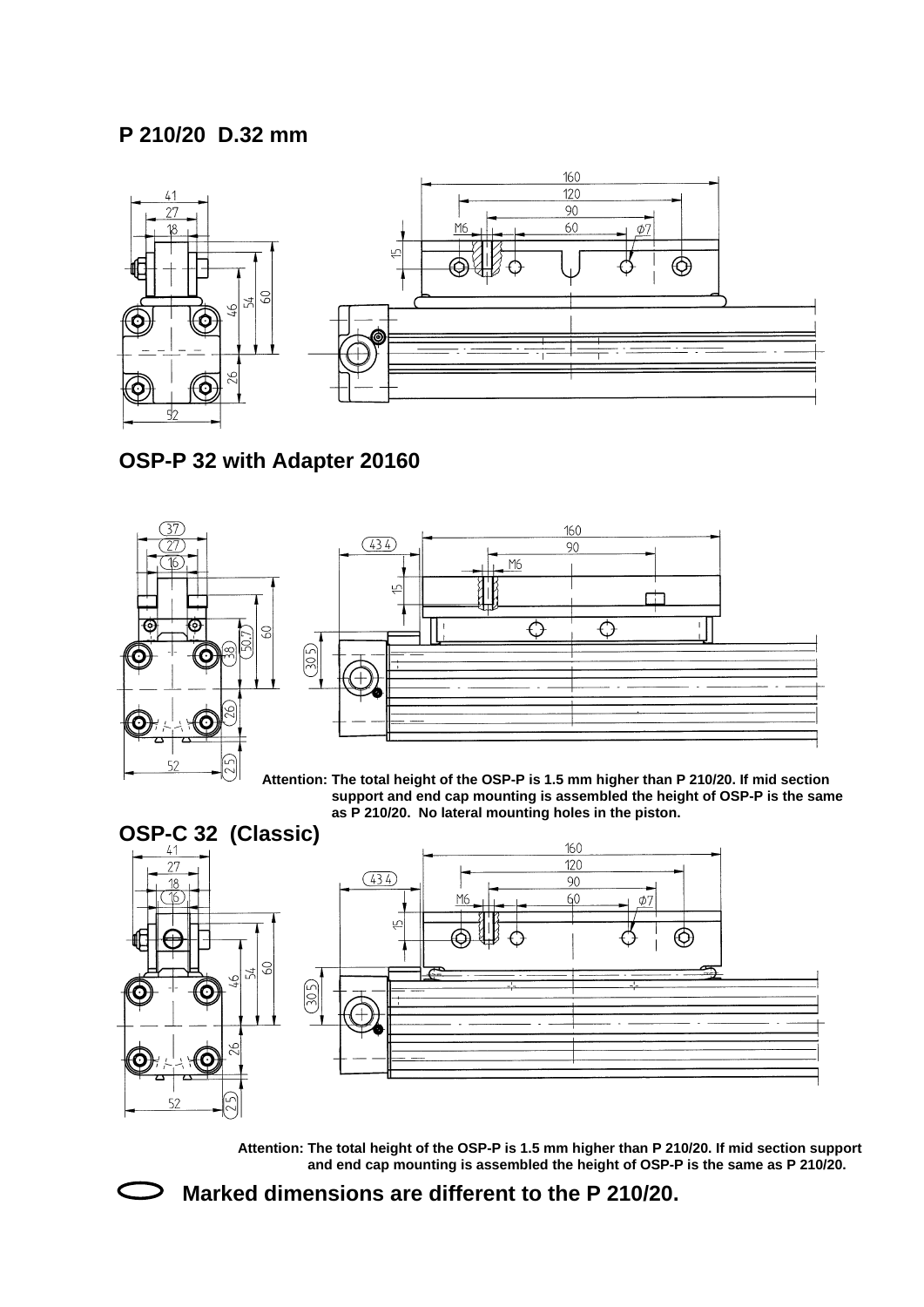### **P 120 S/20 D.40 mm**



## **OSP-P 40 with Adapter 20040**



**Attention: The total height of the OSP-P is 1.5 mm higher than P 120 S/20. If mid section support and end cap mounting is assembled the height of OSP-P is the same as P 120 S/20. No lateral mounting holes in the piston.**

## **OSP-C 40 (Classic)**



**Attention: The total height of the OSP-P is 1.5 mm higher than P 120 S/20. If mid section support and end cap mounting is assembled the height of OSP-P is the same as P 120 S/20.** 



#### **Marked dimensions are different to the P 120 S/20.**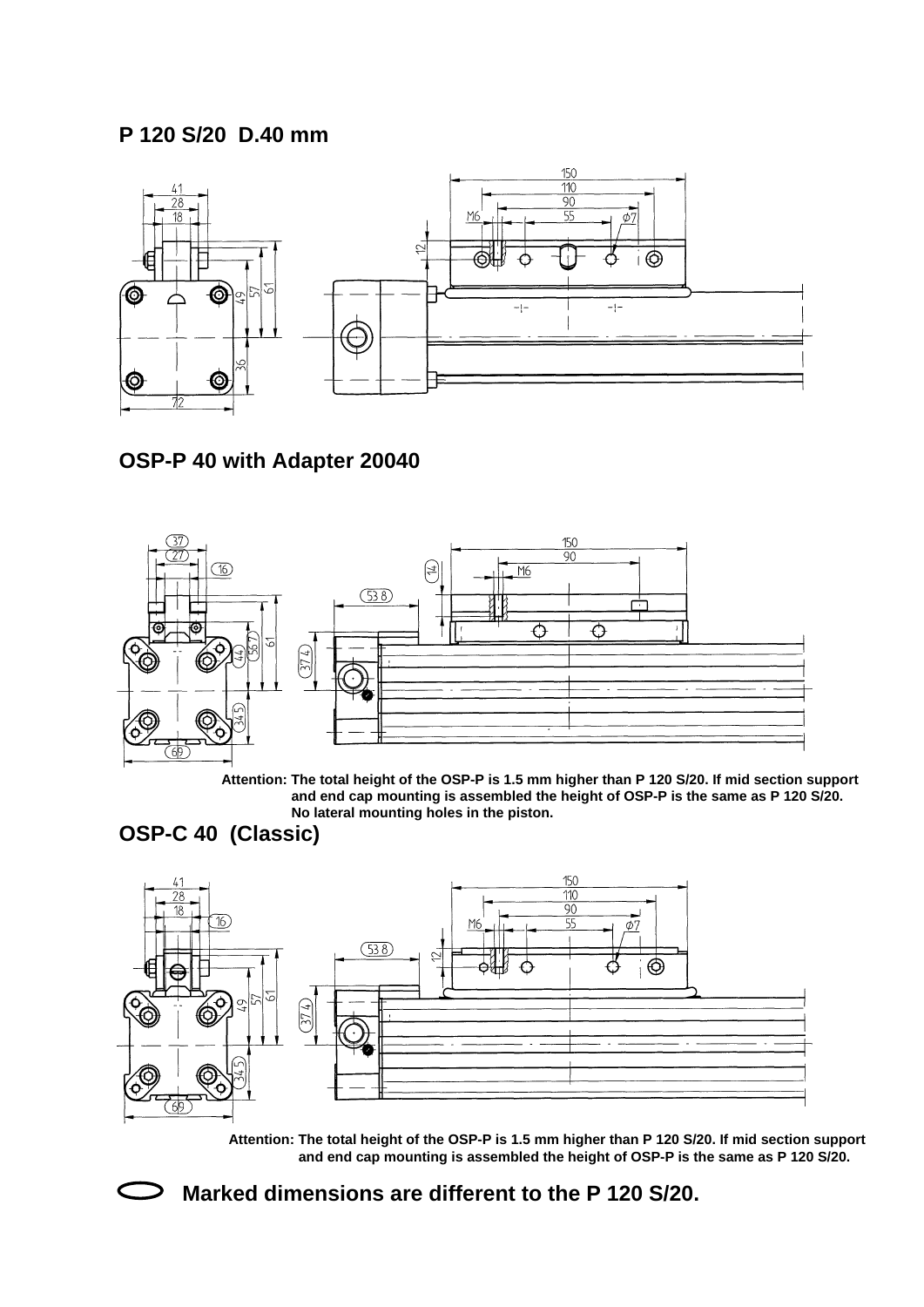### **P 120 S/20 D.50 mm**



## **OSP-P 50 with Adapter 20165**



**Attention: The total height of the OSP-P is 1.5 mm higher than P 120 S/20. If mid section support and end cap mounting is assembled the height of OSP-P is the same as P 120 S/20. No lateral mounting holes in the piston.**

#### **OSP-C 50 (Classic)**



**Attention: The total height of the OSP-P is 1.5 mm higher than P 120 S/20. If mid section support and end cap mounting is assembled the height of OSP-P is the same as P 120 S/20.** 



#### **Marked dimensions are different to the P 120 S/20.**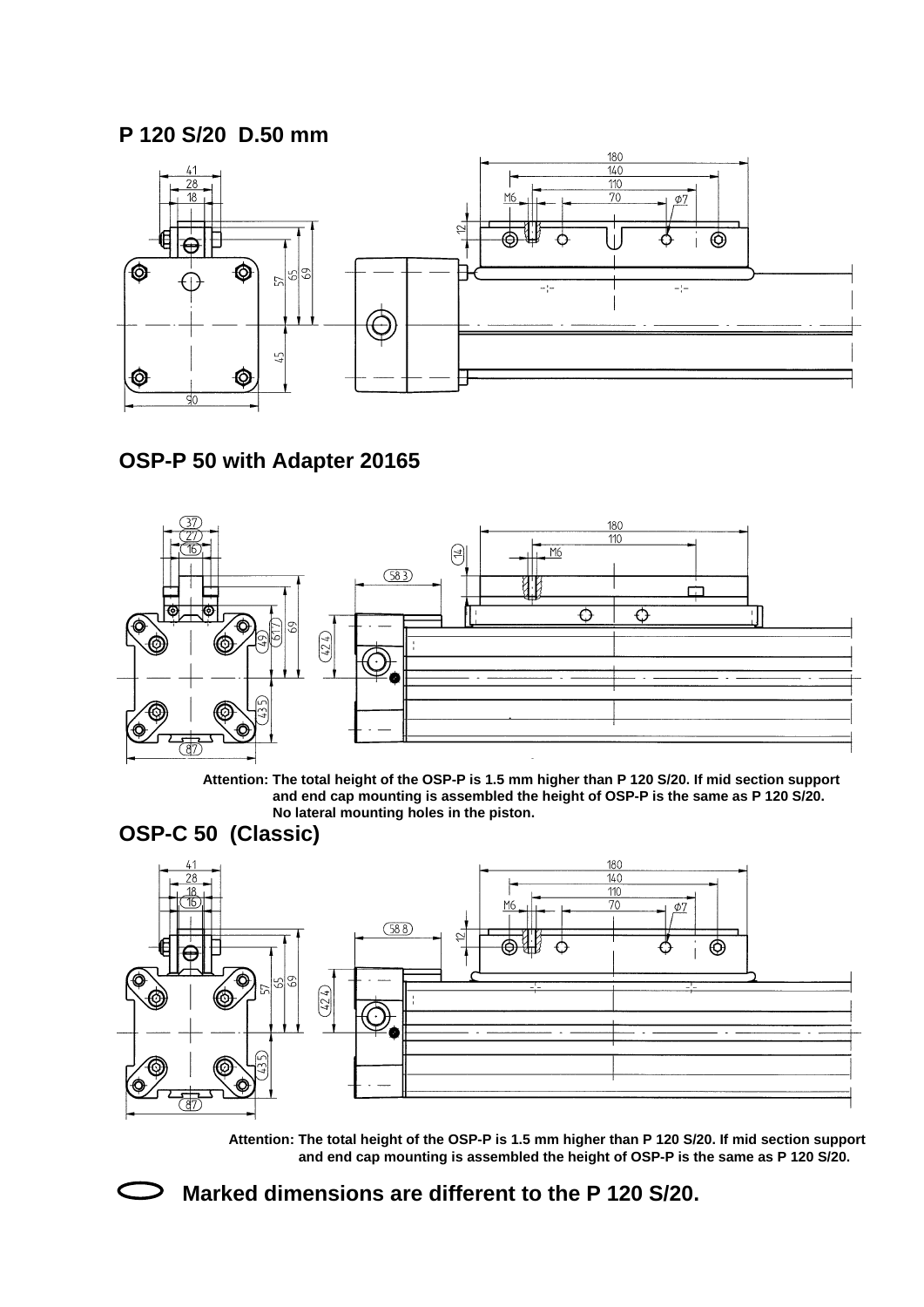

# OSP-P 63 mit Adapter 20457



Achtung: Gesamthöhe OSP ist um 1,5 mm größer. Bei Verwendung von Mittelstützen und Deckelbefestigung ergibt sich die gleiche Bauhöhe wie bei P 120 S/20. Keine seitliche Befestigungsbohrungen vorhanden.

#### OSP-C 63 (Classic)

⊃



Achtung: Gesamthöhe OSP ist um 1,5 mm größer. Bei Verwendung von Mittelstützen und Deckelbefestigung ergibt sich die gleiche Bauhöhe wie bei P 120 S/20.

Markierte Abmessungen sind unterschiedlich zu P 120 S/20.